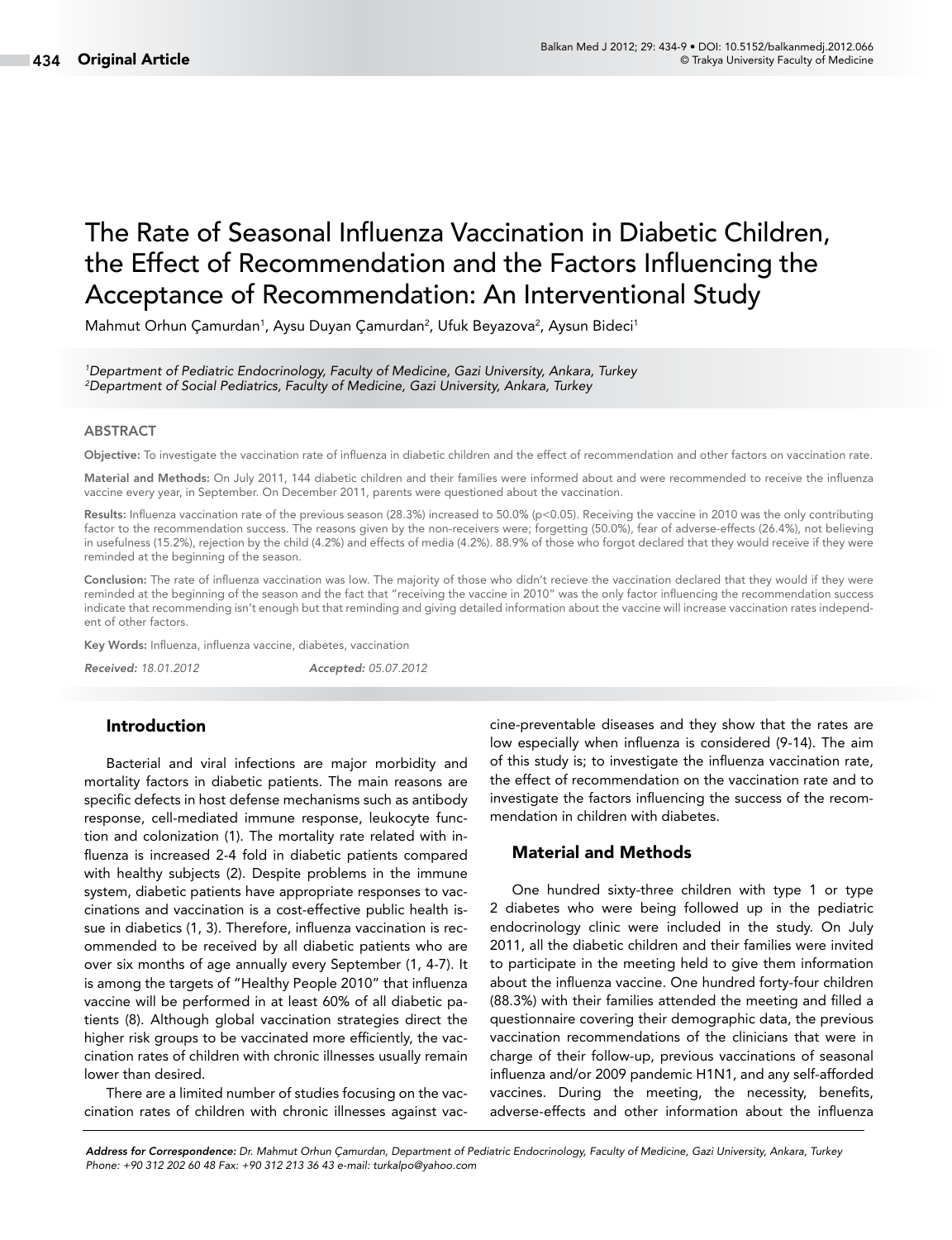vaccine were given by a social pediatrician and they were recommended by their pediatric endocrinologist to receive the vaccine every year in September, starting with 2011. A vaccine-card was given to every patient having the warning "Influenza vaccine should be performed in September 2011" on it. All the families were called by phone between 20-25<sup>th</sup> of December 2011 and asked whether they were reminded about the vaccination at the follow-up visits after the meeting and whether they had received the vaccination and the reasons if they had not. The answers of the families, together with their diabetic data gathered from their files, were noted. Diabetic control level was defined according to their annual average hemoglobin A1c (HbA1c) value; good control: <7.5%, moderate control: 7.5-9.0%, poor control: >9.0% (15).

The local ethics committee had approved the study, and informed consent was obtained from the children and/or their families.

The statistical analyses were made using the "Statistical Package for Social Sciences version 11.5" (SPSS/PC) program. The continuous variables were expressed as mean±standard deviation, minimum and maximum values, categoric variables were expressed as percent. Comparison between continuous variables were made using the Student-t test. Categoric variables in related groups were compared using the Mc Nemar test while the Chi-square test was used in unrelated groups. Those variables with p value of <0.1 in bivariate analysis were entered into logistic regression analysis (Backward stepwise) to evaluate the effect of variables on receiving vaccination. The results were evaluated in a 95% confidence interval, significance being considered when p value was <0.05.

#### Results

The sociodemographic properties of the study group were similar compared with those who did not participate in the study because they were not able to attend the meeting held on July 2011 (p>0.05). Table 1 represents the sociodemographic properties and the vaccination status of the study group. Their mean age was 12.0±3.8 years and male-female distribution was even. Recommendation rate of any vaccine by their follow-up physicians before the meeting was 14.6% and influenza was the most recommended among these (71.4%). The recommendation status was similar among children with different diabetic control levels (ie; good, moderate, p=0.43). 42.7% of the families had received at least one vaccine that was afforded by themselves and again, influenza was the most common among these (61.7%). The rates of any previous seasonal influenza vaccination and 2009 pandemic H1N1 influenza vaccination and vaccination against influenza in 2010 were 43.1%, 23.6% and 28.5% respectively. No additional recommendation of any vaccine was made by their follow-up physicians during their routine visits after the meeting. The 2010 influenza vaccination rate of 28.5% increased up to 50.0% (p=0.0001) after the intervention (the meeting).

Table 1. The properties of diabetic children and their families in July 2011

| Female / Male <sup>1</sup>                                            | 74 (51.4)/70 (48.6)        |  |  |
|-----------------------------------------------------------------------|----------------------------|--|--|
| Age (years) $2$                                                       | $12.0 \pm 3.8$ (2.0-20.5)  |  |  |
| Age at diagnosis (years) <sup>2</sup>                                 | $8.5 \pm 4.0$ (0.1-18.0)   |  |  |
| Follow-up period (years) <sup>2</sup>                                 | $3.0 \pm 2.8$ (0.08-11.0)  |  |  |
| HbA1c $(%)^2$                                                         | $8.1 \pm 1.8$ (5.8 - 14.6) |  |  |
| Mother's age (years) <sup>2</sup>                                     | $38.8 \pm 7.0$ (25-54)     |  |  |
| Father's age (years) <sup>2</sup>                                     | $43.0 \pm 7.2$ (28-60)     |  |  |
| Mother's/Father's education level <sup>1</sup>                        |                            |  |  |
| Primary school                                                        | 89 (61.8)/54 (37.5)        |  |  |
| High school                                                           | 33 (22.9)/44 (30.6)        |  |  |
| University                                                            | 22 (15.3)/46 (31.9)        |  |  |
| Monthly income $($)$ <sup>1</sup> : $\leq$ 800/>800                   | 78 (54.2)/66 (45.8)        |  |  |
| Previous recommendation of any vaccine by the physicians <sup>1</sup> | 21 (14.6)                  |  |  |
| Previously recommended vaccines <sup>1</sup>                          |                            |  |  |
| Influenza / Others; Hib*, Pneumococcal, H1N1, Hepatitis A-B           | 15 (71.4)/6 (28.6)         |  |  |
| Any previous self-afforded vaccination <sup>1</sup>                   | 61(42.7)                   |  |  |
| Previously received self-afforded vaccines <sup>1</sup>               |                            |  |  |
| Influenza / Others; Hib*, Pneumococcal, Hepatitis A-B                 | 37 (61.7)/23 (38.3)        |  |  |
| Any previous seasonal influenza vaccination <sup>1</sup>              | 62 (43.1)                  |  |  |
| 2009 pandemic influenza H1N1 vaccination <sup>1</sup>                 | 34 (23.6)                  |  |  |
| Seasonal influenza vaccination in 20101                               | 41 (28.5)                  |  |  |
| <sup>1</sup> : The data is represented as n (%)                       |                            |  |  |

2 : The data is represented as mean±standard deviation (minimum-maximum)

\*: Hib: Hemofilus Influenzae type B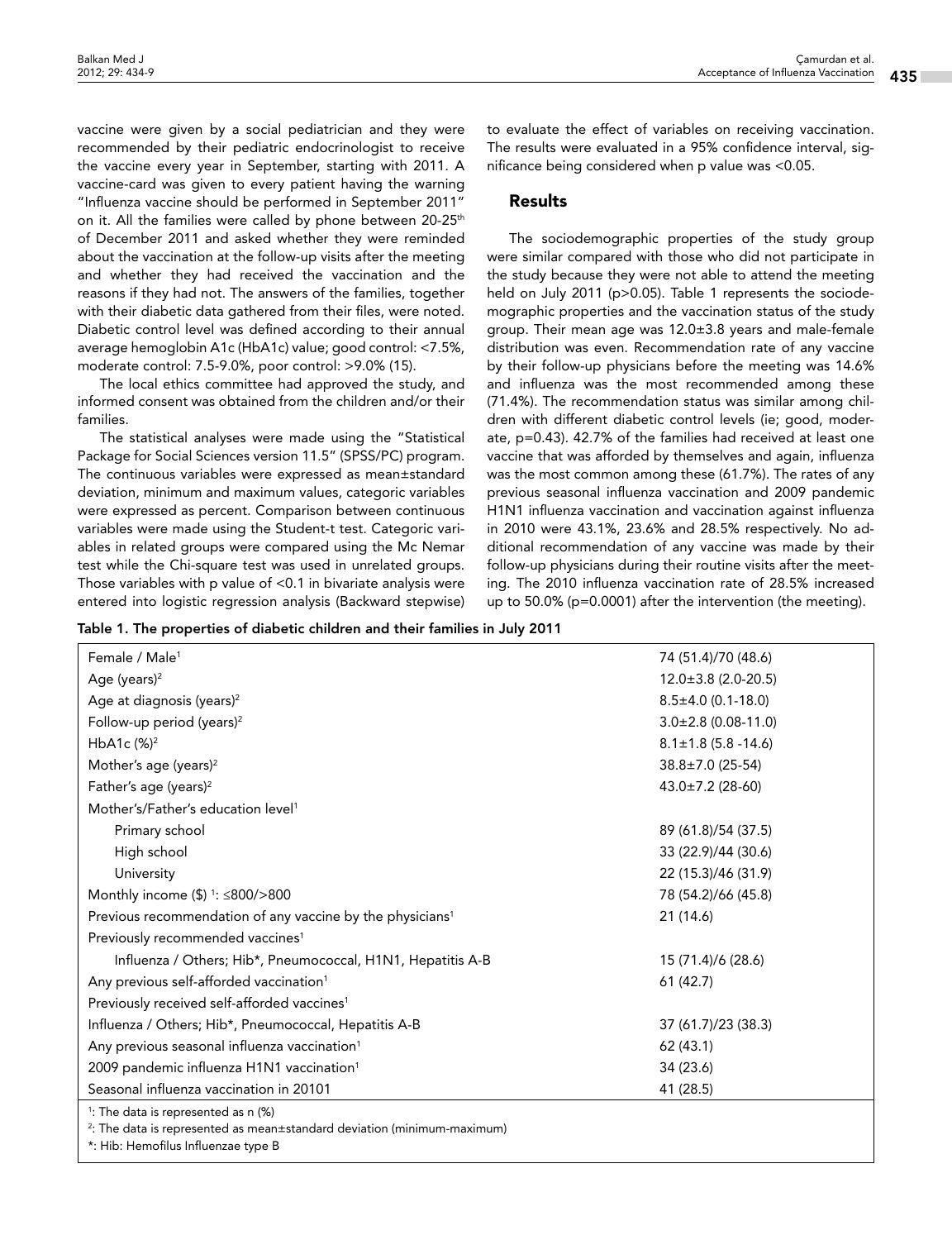The reasons of the parents who missed the influenza vaccination in 2011 (the non-receiver group) are given in Table 2. "Forgetting" the recommendation was the reason in half (n=36) of the patients and 88.9% of these (n=32) declared that they would receive it if they were reminded at the beginning of the season, ie; in September 2011. The reasons of the other half were; fear of adverse-effects, not believing in its necessity or benefit, negative effects of the common media and refusal by the child.

Table 3 represents the factors that affect the rate of receiving the influenza vaccine after the meeting, ie; the factors influencing the intervention success. The mean age, follow-up period and HbA1c levels were similar among groups of receivers and non-receivers (p>0.05). "Any previous self-afforded vaccination", "any previous seasonal influenza vaccination", "previous recommendation of any vaccine by the follow-up

|  |  |  | Table 2. The reasons for the families not receiving the vaccine |  |
|--|--|--|-----------------------------------------------------------------|--|
|  |  |  |                                                                 |  |

| The Reason for the Families<br>not Receiving the Vaccine | Number of Cases (%) |
|----------------------------------------------------------|---------------------|
| Forgetting to receive                                    | 36 (50.0)           |
| Opponent behaviour                                       |                     |
| Fear of adverse-effects                                  | 19 (26.4)           |
| No belief in usefullness                                 | 11 (15.2)           |
| Negative effects of common media                         | 3(4.2)              |
| Child's refusal                                          | 3(4.2)              |
| ั∩†al                                                    | 72 (100)            |

physicians", "receiving the influenza vaccine in the previous (2010) season" were the factors affecting the influenza vaccination rate in 2011 in bivariate analyses. The regression analyses revealed that the only independent contributing factor to the influenza vaccination rate in 2011 was "receiving the influenza vaccine in the previous (2010) season" and it had a coefficient of 2.4 affecting the intervention success ( $β = 2.4$ , Confidence interval 95%=1.2-5.3, p=0.03).

### **Discussion**

It is globally accepted and become a consensus that the influenza vaccine is a necessity in diabetic children (1, 4-7). The common target is having at least 60% of subjects with diabetes who are younger than 65 years vaccinated against influenza (8). There are very few studies concerning the vaccination rates among children with chronic illnesses and they reveal that the rates are lower than desired, this being the case especially in influenza (9-14). The rate of influenza vaccination is 21-61% in Italy and 41% in Spain (9, 16, 17). The rates are higher in Great Britain, still being at about 75% (18). The rate of influenza vaccination after the intervention in our study increased from 28.3% to 50%, rising to the level of most European countries but still leaving half of the diabetic children vulnerable to influenza infection. Having no disagreement about the benefits but having much lower rates is an indicationof the necessity to search and focus on the status of the vaccination rates and the reasons for missing the opportunity of receiving the influenza vaccine in diabetic children. There

Table 3. Probable reasons for not receiving the influenza vaccine in diabetic children (n=144)

| <b>Factors Investigated</b>                              | <b>Receivers</b><br>n (%) | <b>Non-Receivers</b><br>n (%) | p     |
|----------------------------------------------------------|---------------------------|-------------------------------|-------|
| Sex                                                      |                           |                               | 0.89  |
| Female/Male                                              | 36 (48.6)/36 (51.4)       | 38 (51.4)/34 (48.6)           |       |
| Frequent influenza infection in medical history          | 0.85                      |                               |       |
| Yes/No                                                   | 51 (49.0)/21 (52.5)       | 53 (51.0)/19 (47.5)           |       |
| Previous recommendation of any vaccine by the physicians |                           | 0.017                         |       |
| Yes/No                                                   | 16 (76.2)/56 (45.5)       | 5 (13.8)/67 (54.5)            |       |
| Any previous self-afforded vaccination                   |                           |                               | 0.011 |
| Yes/No                                                   | 38 (62.3)/33 (40.2)       | 23 (37.7)/49 (59.8)           |       |
| Any previous seasonal influenza vaccination              |                           |                               | 0.011 |
| Yes/No                                                   | 39 (62.9)/33 (40.2)       | 23 (37.1)/49 (59.8)           |       |
| 2009 pandemic influenza H1N1 vaccination                 | 0.17                      |                               |       |
| Yes/No                                                   | 21 (61.8)/51 (46.4)       | 13 (38.2)/59 (53.6)           |       |
| Seasonal influenza vaccination in 2010                   | 0.009                     |                               |       |
| Yes/No                                                   | 28 (68.3)/44 (42.7)       | 13 (31.7)/59 (57.3)           |       |
| Mother's / Father's education level                      | 0.71/0.31                 |                               |       |
| Primary school                                           | 44 (49.4)/30 (55.6)       | 45 (50.6)/24 (44.4)           |       |
| High school                                              | 18 (54.5)/18 (40.9)       | 15 (45.5)/26 (59.1)           |       |
| University                                               | 10 (45.5)/24 (52.2)       | 12 (54.5)/22 (47.8)           |       |
| Monthly income (\$)                                      |                           |                               | 0.87  |
| ≤800/>800                                                | 38 (48.7)/34 (51.5)       | 40 (51.3)/32 (48.5)           |       |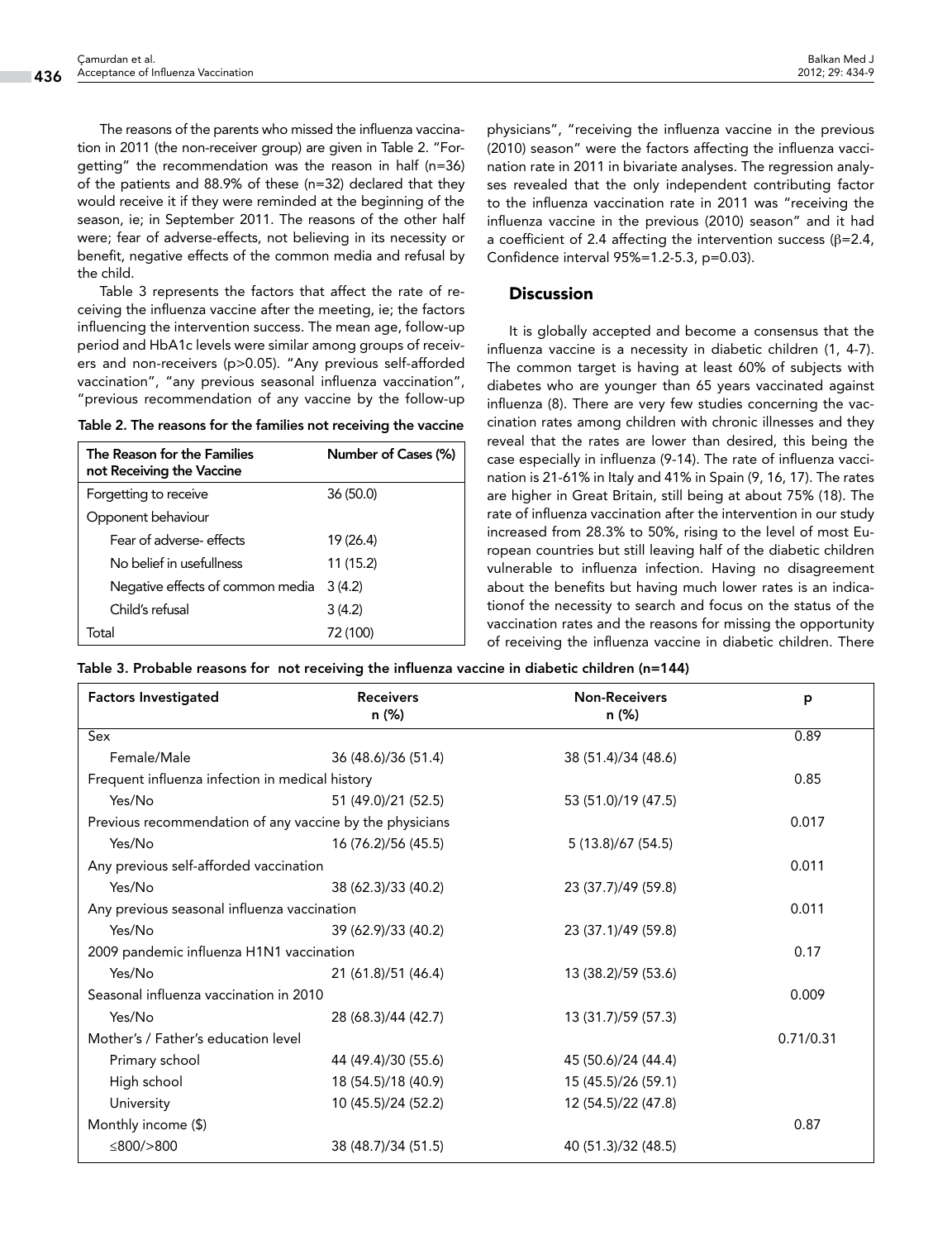are very few interventional studies focusing on these topics and the results of a study as an interventional one focusing on these topics may open a pathway for physicians to increase the current rates.

The intervention in our study was successful from one point of view; the rate increased from 28.5% to 50.0%, but it was not enough and was below the desired rate of 60% (8). The reason in half of the non-receivers was "forgetting to receive the vaccine" in our study. Among them, 88.9% declared that they would have received it if they were reminded at the beginning of the season, ie; in September. There was a lag of two or three months from the intervention to the beginning of the season and this result suggests that even if it is recommended, patients should be reminded at every visit, especially those at the beginning of the vaccine season. Lin et al. (19), in their study that covered two consecutive seasons, demonstrated that influenza vaccination rates could only be increased by recommendation followed by several reminders. Other studies also show that reminding is as important as recommendation (10). Although this reminding duty is delegated to the physicians who are in charge of taking care of the patients, their performance is not sufficient in most of the centers. In the USA, Daley et al. (13) showed that the reason for missing the influenza vaccine was "not to be recommended" in 1/3 of the cases. In Italy, it was demonstrated that the recommendation rate among the high-risk groups was as high as 89% in patients with chronic pulmonary illnesses but was as low as 22% in those with metabolic illnesses like diabetes (16). Besides, it is revealed that, in a reference clinic for diabetes, the pediatricians recommend the influenza vaccine only to those with poor metabolic control because they feel that it is not indicated in those with better metabolic control (9). The HbA1c level did not contribute to the vaccination recommendation rates in our study. Studies also demonstrate that the recommendation rates of pediatricians working at the primary care units are higher than those at the reference units and this is attributed to the fact that pediatricians in the reference units are focused on the chronic problem itself and overlook the whole picture (9). This was also the situation in our study; the recommendation rate of 14.6% before the intervention was very low and, although all the physicians had attended the intervention meeting, none of the patients were reminded at the follow-up visits afterwards. These findings of our study suggest that the physicians on duty should also be reminded at certain intervals that vaccination is as important as their chronic illnesses for children with diabetes. This might help them to avoid overlooking the recommendation and reminding of influenza vaccination and giving the desired time to this topic while being busy focusing on diabetes, diabetic control and other possible complications. Other studies also demonstrate that the most important factors increasing the vaccination rate is the physicians' recommendation and reminding (2, 19-23). At this point, another issue arises which is that other reminding instruments other than the follow-up physicians should be taken into consideration. Although they were not investigated in our study, Gaglani et al. (24) demonstrated that, in patients with chronic asthma, the vaccination rate of influenza is increased from 5.4% to 32.1% by using

automatic phone and e-mail messages. Other reminding instruments may be personal like web sites or public education programs in schools or common media. Theoretically, the vaccination rate of our diabetic population would increase up to 72.2% (additional 32 patients if their family did not forget) if the families were reminded on time. This rate would be high enough to be considered "successful" in this era (18).

It is as important as recommending and reminding to determine the main topics which should be focused on during recommendation and/or reminding. It is well known that, in communications between physicians and patients, in order to optimize the limited time and maintain attention, giving short and focused information is very important. In our study, in addition to "forgetting", the most important reason for not receiving the vaccine was "being afraid of the adverse-effects" (26.4%). Other studies also give similar reasons for vaccine refusal (25-28). Families declare that "too much vaccination" is performed on their children, that these cause the immune system to attenuate and influenza vaccine even "causes" the disease itself (25). In adult diabetics, fear of adverse-effects is among the least common reasons but it increases to be more common in children (29-31). The rates of fear of adverse-effects are between 8.9-18.8% in different studies (11, 21). This rate being higher in our study suggests that emphasizing that the undesired effects of the influenza vaccine has no importance when compared with the benefits is crucial in the communication between families and the physicians.

The other reason for vaccine refusal was "not believing in its necessity or benefit". This reason is most common in adult diabetics and vaccine refusal rate because this reason rises to 55% (2, 13, 27, 29, 30). Daley et al. (13) showed that, among the non-receivers, about 33% of the families of children with chronic illnesses did not receive the influenza vaccine because they did not believe in its usefulness. Although this rate was as low as 15.2% in our study, it is high enough to deserve attention. This emphasizes that physicians should be aware of the importance of informing the families and patients in detail and in a persuasive manner about the benefits of the influenza vaccine during recommendation and reminding. This will also be a solution for those who did not receive the vaccine because "the child did not accept the injection". It is expected that the families would convince a child who is taking at least two, and usually four injections of insulin per day if they believed that their children "should" receive the vaccine.

The reason given by the remaining families who did not receive the vaccine was "the negative effects of the media". Although the rate was low (4.2%), this result is worthy of interest because it reveals that a perfect and effective instrument which could be used in favor of vaccine acceptance has worked as a contrary factor. A good example of how the common media can have deleterious effects on a wide range of population by giving delusive and negative information is what happened during the epidemic of H1N1 in 2009. Akis et al. (32) demonstrated that the news about the side effects of the pandemic H1N1 and seasonal influenza vaccines during 2009 in the common media had increased the vaccine refusal rate five-fold. This reveals that efficient effort should also be spent to inform the workers in the common media about the influenza vaccine.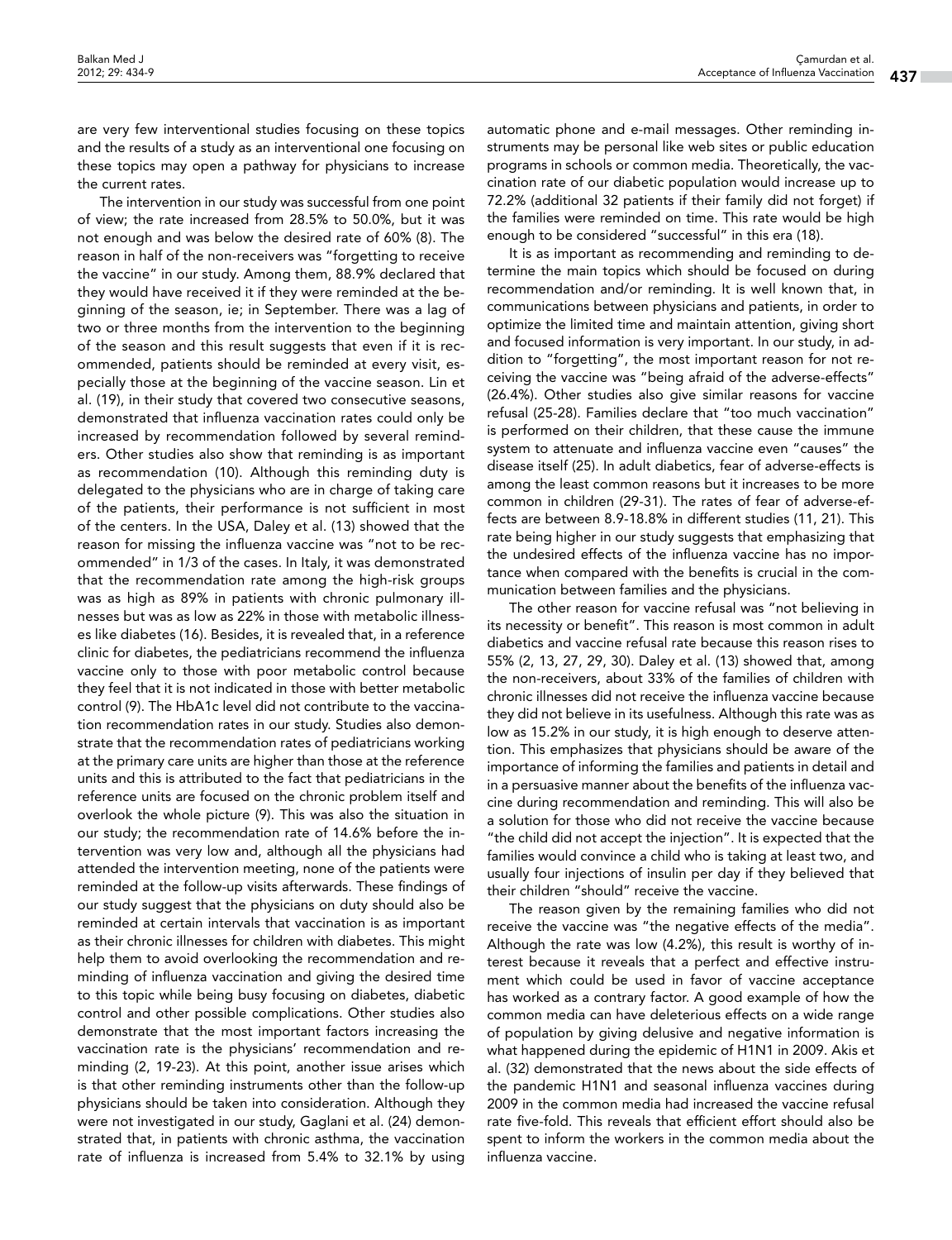In our study, "receiving the vaccine in the previous season (2010)" was the independent contributing factor to the success of intervention. This might have helped the vaccine to be remembered as well as convincing the family about the benefits and minimizing the adverse-effects of it in their minds. Rodriguez-Rieiro et al. (17) also demonstrated the same contribution. The other factors investigated in our study (ie; family income and education, age of diagnosis, follow-up time, metabolic control level, …) being excluded and "receiving the vaccine in the previous season" being the only independent factor for the success of the recommendation strengthen the value of giving detailed and persuasive information about the benefits and adverse-effects to diabetic children and families increases the rate of vaccination not only currently but also in a prospective manner.

## Conclusion

This study demonstrates that the most important factor in increasing the rate of influenza vaccination among diabetic children is "recommendation by the physician" who is in charge of taking care of them and that the recommendation should be reinforced by consecutive reminders . The vaccination rates will theoretically increase over 70% if appropriate attention is focused on these factors. It is also emphasized that the rates can reach even higher levels and will be permanent if the physicians spare the time to give information about the benefits and adverse-effects of the vaccine. The rate being increased from 28.3% to 50.0% with a single intervention and "receiving the vaccine in the previous season" being the only independent factor contributing to recommendation success emphasize that the community is ready to accept the vaccine independent of their economic status, education and the variables of diabetes itself.

#### Conflict of Interest

No conflict of interest was declared by the authors.

## References

- 1. Smith SA, Poland GA. Use of influenza and pneumococcal vaccines in people with diabetes. Diabetes Care 2000;23:95-108. **[[CrossRef\]](http://dx.doi.org/10.2337/diacare.23.1.95)**
- 2. Tan EK, Lim LH, Teoh YL, Ong G, Bock HL. Influenza and seasonal influenza vaccination among diabetics in Singapore: knowledge, attitudes and practices. Singapore Med J 2010;51:623-30.
- 3. Joshi N, Caputo GM, Weitekamp MR, Karchmer AW. Infections in patients with diabetes mellitus. N Engl J Med 1999;341:1906-12. [[CrossRef\]](http://dx.doi.org/10.1056/NEJM199912163412507)
- 4. American Academy of Pediatrics. Immunization in special clinical circumstances. In: Pickering LK, Baker CJ, Kimberlin DW, Long SS, eds. Red Book: 2009 Report of the Committee on Infectious Diseases. 28th ed. Elk Grove Village, IL: AAP, 2009: 68-104.
- 5. Smith SA, Poland GA; American Diabetes Association. Immunization and the prevention of influenza and pneumococcal disease in people with diabetes. Diabetes Care 2003;26:126-8. [\[CrossRef\]](http://dx.doi.org/10.2337/diacare.26.2007.S126)
- 6. Prevention and control of influenza: recommendations of the Advisory Committee on Immunization Practices (ACIP). Centers for Disease Control and Prevention. MMWR Recomm Rep 1998; 47(RR-6): 1-26.
- 7. American Diabetes Association. Standards of medical care for patients with diabetes mellitus. Diabetes Care 2003;Suppl 1:33-50.
- 8. U:S. Department of Health and Human Services. Healthy People 2010: Understanding and Improving Health. 2nd ed. Washington, DC, U.S. Government Printing Office, 2000.
- 9. Giannattasio A, Squeglia V, Lo Vecchio A, Russo MT, Barbarino A, Carlomagno R, et al. Pneumococcal and influenza vaccination rates and their determinants in children with chronic medical conditions. Ital J Pediatr 2010;36:28. [\[CrossRef](http://dx.doi.org/10.1186/1824-7288-36-28)]
- 10. Szilagyi PG, Rodewald LE, Savageau J, Yoos L, Doane C. Improving influenza vaccination rates in children with asthma: a test of a computerized reminder system and an analysis of factors predicting vaccination compliance. Pediatrics 1992;90:871-5.
- 11. Pandolfi E, Carloni E, Marino MG, Ciofi Degli Atti ML, Gesualdo F, Romano M, et al. Immunization coverage and timeliness of vaccination in Italian children with chronic diseases. Vaccine 2012;30:5172-8. [[CrossRef](http://dx.doi.org/10.1016/j.vaccine.2011.02.099)]
- 12. Tillmann BU, Tillmann HC, Heininger U, Lütschg J, Weber P. Acceptance and timeliness of standard vaccination in children with chronic neurological deficits in north-western Switzerland. Eur J Pediatr 2005;164:320-5. [[CrossRef](http://dx.doi.org/10.1007/s00431-005-1627-x)]
- 13. Daley MF, Beaty BL, Barrow J, Pearson K, Crane LA, Berman S, et al. Missed opportunities for influenza vaccination in children with chronic medical conditions. Arch Pediatr Adolesc Med 2005;159:986-91. [[CrossRef\]](http://dx.doi.org/10.1001/archpedi.159.10.986)
- 14. López-de-Andrés A, Carrasco-Garrido P, Hernández-Barrera V, de Miguel AG, Jiménez-García R. Coverages and factors associated with influenza vaccination among subjects with chronic respiratory diseases in Spain. Eur J Public Health 2008;18:173-7. [\[CrossRef](http://dx.doi.org/10.1093/eurpub/ckm093)]
- 15. Rosenbloom AL, Silverstein JH: Diabetes in the child and adolescent In: Lifshitz F (ed) Pediatric Endocrinology. Marcel Dekker, 4th. ed, New York, 2003:611-52.
- 16. Esposito S, Tremolati E, Bellasio M, Chiarelli G, Marchisio P, Tiso B, et al. V.I.P. Study Group. Attitudes and knowledge regarding influenza vaccination among hospital health workers caring for women and children. Vaccine 2007;25:5283-9. [\[CrossRef](http://dx.doi.org/10.1016/j.vaccine.2007.05.011)]
- 17. Rodríguez-Rieiro C, Domínguez-Berjón MF, Esteban-Vasallo MD, Sánchez-Perruca L, Astray-Mochales J, Fornies DI, et al. Vaccination coverage against 2009 seasonal influenza in chronically ill children and adults: analysis of population registries in primary care in Madrid (Spain). Vaccine 2010;28:6203-9. [[CrossRef\]](http://dx.doi.org/10.1016/j.vaccine.2010.07.013)
- 18. Karthikeyan A, Agwu JC. Uptake of influenza vaccination among children with diabetes- a re-audit. J Infect 2008;56:158-9. [\[CrossRef\]](http://dx.doi.org/10.1016/j.jinf.2007.10.013)
- 19. Lin CJ, Nowalk MP, Zimmerman RK, Ko FS, Zoffel L, Hoberman A, et al. Beliefs and attitudes about influenza immunization among parents of children with chronic medical conditions over a two-year period. J Urban Health 2006;83:874-83. [\[CrossRef](http://dx.doi.org/10.1007/s11524-006-9084-z)]
- 20. Lin CJ, Zimmerman RK, Nowalk MP, Ko FS, Raymund M, Hoberman A, et al. Parental perspectives on influenza vaccination of children with chronic medical conditions. J Natl Med Assoc 2006;98:148-53.
- 21. Esposito S, Marchisio P, Droghetti R, Lambertini L, Faelli N, Bosis S, et al. Influenza vaccination coverage among children with high-risk medical conditions. Vaccine 2006;24:5251-5. [\[CrossRef](http://dx.doi.org/10.1016/j.vaccine.2006.03.059)]
- 22. Egede LE. Association between number of physician visits and influenza vaccination coverage among diabetic adults with ac-cess to care. Diabetes Care 2003;26:2562-7. [[CrossRef](http://dx.doi.org/10.2337/diacare.26.9.2562)]
- 23. Cooper Robbins SC, Leask J, Booy R. Parents' attitudes towards the influenza vaccine and influencing factors. J Paediatr Child Health 2011;47:419-22. [\[CrossRef](http://dx.doi.org/10.1111/j.1440-1754.2010.01993.x)]
- 24. Gaglani M, Riggs M, Kamenicky C, Glezen WP. A computerized reminder strategy is effective for annual influenza immunization